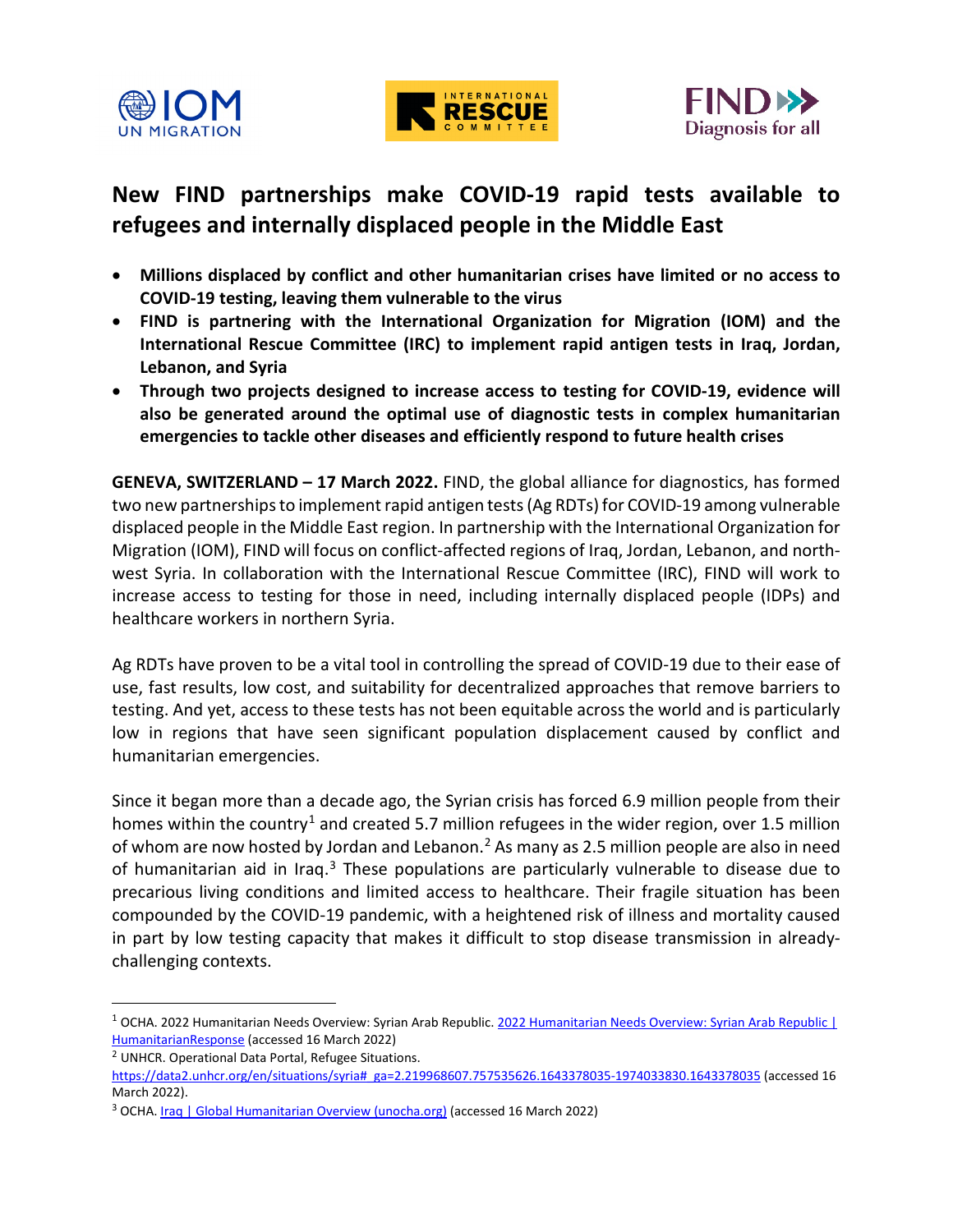Access to Ag RDTs is urgently needed to widen access to testing, help control the pandemic and reduce the burden of COVID-19 among refugees and internally displaced people.

The partnership between FIND and the IOM will see the two organizations procure and deploy 100,000 COVID-19 Ag RDTs to conflict-affected regions of Iraq, Jordan, Lebanon, and northern Syria. The project will work to build local capacity to use the tests effectively, combining training of healthcare and community workers and the development of innovative testing algorithms and strategies that respond to context-specific need. Operational research will also be conducted with a view to expand the use of Ag RDTs.

**Nevin Wilson**, IOM Jordan Senior Regional Project Coordinator for IOM's Middle East Response grant, funded by The Global Fund, said: "This innovative project will provide access to rapid testing for COVID-19 to the most vulnerable communities in places where testing is already very scarce. It will add to the evidence for large scale expansion of testing in these settings."

FIND and the IRC will support the delivery of training, testing facility readiness, test distribution, and quality assurance needed to ensure access to Ag RDTs and appropriate referral of positive cases in the north of Syria. In north-east Syria, the project hopes to serve IDPs living in camps, who are thought to be most at risk due to high population densities. Meanwhile, in north-west Syria, the focus will be on healthcare workers, and will support two hospitals and eight primary healthcare centres to enable around 400 staff members to be tested 2–3 times weekly.

**Issack Hussein**, a Health Coordinator from IRC Syria Country Programme, said: "The COVID-19 pandemic remains one of the biggest health challenges in Syria. What is equally challenging is the lack of adequate testing facilities in the region. Introducing Ag RDTs at health facility levels will open an opportunity for the most vulnerable segments of the community access to testing services in a timely manner. IRC is happy to collaborate with FIND, introduce this new technology and contribute to finding a solution to the testing services challenges in Syria."

Together, these projects represent a unique opportunity to develop understanding of how Ag RDTs can be safely and effectively introduced in crisis-hit regions to better control the spread of diseases. And with climate change and other crises set to cause further population displacements in the future, the lessons we learn today will prove invaluable in shaping diagnostic responses to the health challenges of tomorrow.

**Sanjay Sarin**, Vice President, Access, at FIND, said: "Solving the testing needs of the world's most vulnerable populations is fundamental to democratizing access to testing for all. In collaboration with the IOM and IRC, we will not only contribute to easing the burden of COVID-19 in these regions but will also develop new tools, strategies, and evidence that can be repurposed to deliver on a central component of our overall mission: to ensure everyone who needs a test is able to get one."